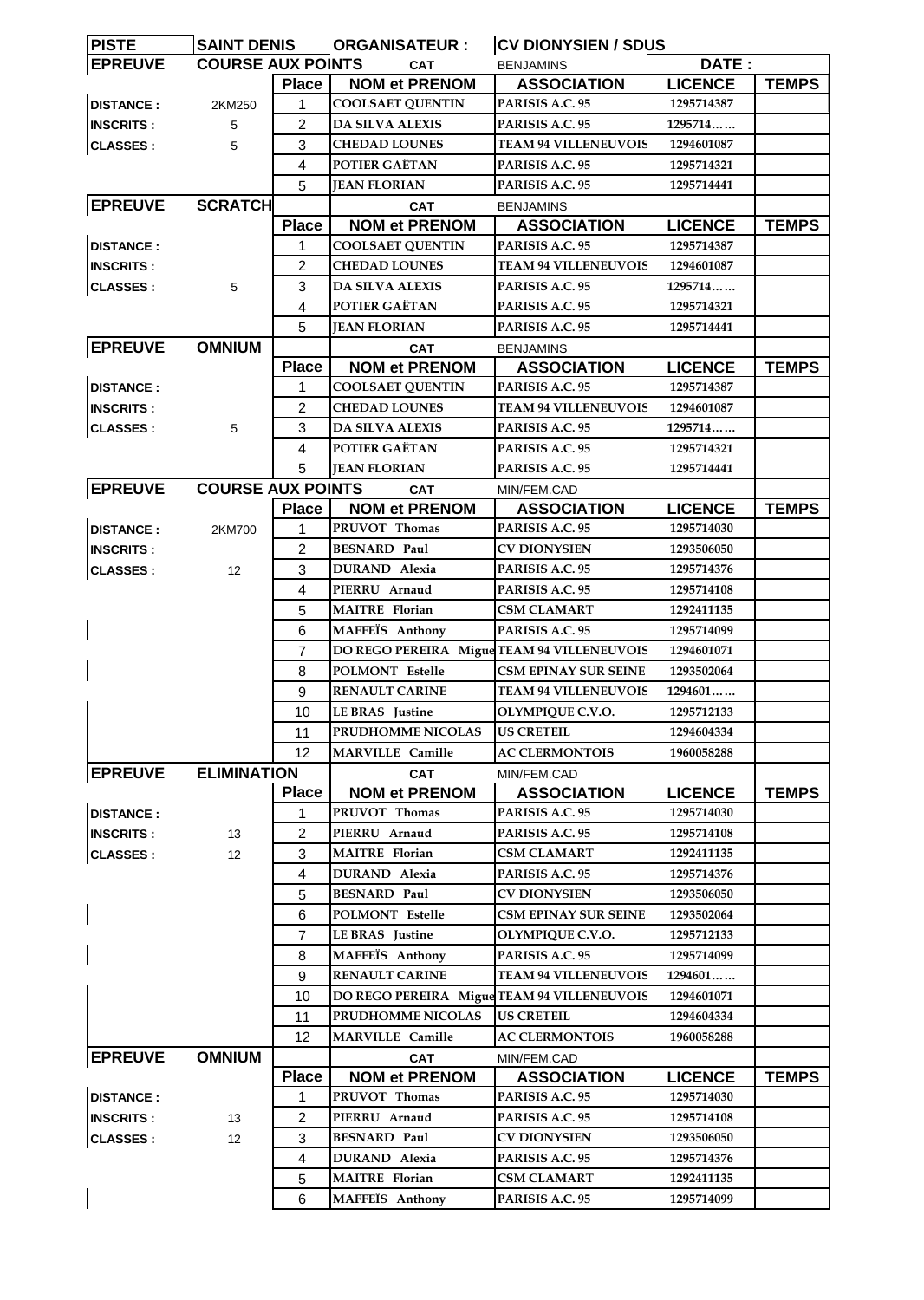|                                      |                          | 7                   | POLMONT Estelle                            | <b>CSM EPINAY SUR SEINE</b>                        | 1293502064               |              |
|--------------------------------------|--------------------------|---------------------|--------------------------------------------|----------------------------------------------------|--------------------------|--------------|
|                                      |                          | 8                   | DO REGO PEREIRA Migue TEAM 94 VILLENEUVOIS |                                                    | 1294601071               |              |
|                                      |                          | 9                   | <b>LE BRAS</b> Justine                     | OLYMPIQUE C.V.O.                                   | 1295712133               |              |
|                                      |                          | 10                  | <b>RENAULT CARINE</b>                      | <b>TEAM 94 VILLENEUVOIS</b>                        | 1294601                  |              |
|                                      |                          | 11                  | PRUDHOMME NICOLAS                          | <b>US CRETEIL</b>                                  | 1294604334               |              |
|                                      |                          | 12                  | <b>MARVILLE Camille</b>                    | <b>AC CLERMONTOIS</b>                              | 1960058288               |              |
| <b>EPREUVE</b>                       | <b>COURSE AUX POINTS</b> |                     | <b>CAT</b>                                 | <b>CADETS</b>                                      |                          |              |
|                                      |                          | <b>Place</b>        | <b>NOM et PRENOM</b>                       | <b>ASSOCIATION</b>                                 | <b>LICENCE</b>           | <b>TEMPS</b> |
| <b>DISTANCE:</b>                     | 5KM                      | 1                   | VERRIER Joseph                             | <b>TEAM 94 VILLENEUVOIS</b>                        | 1294601022               |              |
| <b>INSCRITS:</b>                     | 11                       | 2                   | DAGORNE Maël                               | <b>US CRETEIL</b>                                  | 1294604201               |              |
| <b>CLASSES:</b>                      | 9                        | 3                   | ROUSSEAU Jayson                            | <b>EC MONTGERON VIGNE</b>                          | 1291307253               |              |
|                                      |                          | 4                   | <b>AUBERNON Erwann</b>                     | <b>US CRETEIL</b>                                  | 1294604112               |              |
|                                      |                          | 5                   | OLGUN Serkan                               | <b>CSM EPINAY SUR SEINE</b>                        | 1293502009               |              |
|                                      |                          | 6                   | PRUDHOMME ALEXANDRUS CRETEIL               |                                                    | 1294604340               |              |
|                                      |                          | $\overline{7}$      | <b>DO REGO PEREIRA Fabio</b>               | <b>TEAM 94 VILLENEUVOIS</b>                        | 1294601080               |              |
|                                      |                          | 8                   | NOEL Aurélien                              | PARISIS A.C. 95                                    | 1295714246               |              |
|                                      |                          | 9                   | <b>CHALEL Mickail Yacine</b>               | <b>CSM EPINAY SUR SEINE</b>                        | 1293502185               |              |
| <b>EPREUVE</b>                       | <b>SCRATCH</b>           |                     | <b>CAT</b>                                 | <b>CADETS</b>                                      |                          |              |
|                                      |                          | <b>Place</b>        | <b>NOM et PRENOM</b>                       | <b>ASSOCIATION</b>                                 | <b>LICENCE</b>           | <b>TEMPS</b> |
| <b>DISTANCE:</b>                     |                          | 1                   | VERRIER Joseph                             | <b>TEAM 94 VILLENEUVOIS</b>                        | 1294601022               |              |
| <b>INSCRITS:</b>                     | 11                       | 2                   | ROUSSEAU Jayson                            | <b>EC MONTGERON VIGNE</b>                          | 1291307253               |              |
| <b>CLASSES:</b>                      | 9                        | 3                   | <b>AUBERNON Erwann</b>                     | <b>US CRETEIL</b>                                  | 1294604112               |              |
|                                      |                          | 4                   | <b>DO REGO PEREIRA Fabio</b>               | <b>TEAM 94 VILLENEUVOIS</b>                        | 1294601080               |              |
|                                      |                          | 5                   | NOEL Aurélien                              | PARISIS A.C. 95                                    | 1295714246               |              |
|                                      |                          | 6                   | OLGUN Serkan                               | <b>CSM EPINAY SUR SEINE</b>                        | 1293502009               |              |
|                                      |                          | 7                   | PRUDHOMME ALEXANDRUS CRETEIL               |                                                    | 1294604340               |              |
|                                      |                          | 8                   | DAGORNE Maël                               | <b>US CRETEIL</b>                                  | 1294604201               |              |
|                                      |                          | 9                   | <b>CHALEL Mickail Yacine</b>               | <b>CSM EPINAY SUR SEINE</b>                        | 1293502185               |              |
| <b>EPREUVE</b>                       | <b>OMNIUM</b>            |                     | <b>CAT</b>                                 | <b>CADETS</b>                                      |                          |              |
|                                      |                          | <b>Place</b>        | <b>NOM et PRENOM</b>                       | <b>ASSOCIATION</b>                                 | <b>LICENCE</b>           | <b>TEMPS</b> |
| <b>DISTANCE:</b>                     |                          | 1                   | <b>VERRIER</b> Joseph                      | <b>TEAM 94 VILLENEUVOIS</b>                        | 1294601022               |              |
| <b>INSCRITS:</b>                     | 11                       | $\overline{c}$      | ROUSSEAU Jayson                            | <b>EC MONTGERON VIGNE</b>                          | 1291307253               |              |
|                                      |                          | 3                   | <b>AUBERNON Erwann</b>                     | <b>US CRETEIL</b>                                  | 1294604112               |              |
| <b>CLASSES:</b>                      | 9                        |                     |                                            |                                                    |                          |              |
|                                      |                          | $\overline{4}$      | DAGORNE Maël                               | <b>US CRETEIL</b>                                  | 1294604201               |              |
|                                      |                          | 5                   | DO REGO PEREIRA Fabio TEAM 94 VILLENEUVOIS |                                                    | 1294601080               |              |
|                                      |                          | 6                   | OLGUN Serkan                               | <b>CSM EPINAY SUR SEINE</b>                        | 1293502009               |              |
|                                      |                          | 7                   | <b>NOEL Aurélien</b>                       | PARISIS A.C. 95                                    | 1295714246               |              |
|                                      |                          | 8                   | <b>PRUDHOMME ALEXANDRUS CRETEIL</b>        |                                                    | 1294604340               |              |
|                                      |                          | 9                   | <b>CHALEL Mickail Yacine</b>               | <b>CSM EPINAY SUR SEINE</b>                        | 1293502185               |              |
| <b>EPREUVE</b>                       | <b>ELIMINATION</b>       |                     | CAT                                        | SEN/JUN                                            |                          |              |
|                                      |                          | <b>Place</b>        | <b>NOM et PRENOM</b>                       | <b>ASSOCIATION</b>                                 | <b>LICENCE</b>           | <b>TEMPS</b> |
| <b>DISTANCE:</b>                     |                          | 1                   | <b>DRAGONI VINCENT</b>                     | <b>E.S.C.MEAUX</b>                                 | 1277101343               |              |
| <b>INSCRITS:</b>                     | 16                       | $\overline{2}$      | NIAY François                              | <b>ARGENTEUIL VAL SEINI</b>                        | 1295708239               |              |
| <b>CLASSES:</b>                      | 13                       | 3                   | <b>CARU MAXIME</b>                         | <b>A.S.CORBEIL ESSONNES</b>                        | 1291302313               |              |
|                                      |                          | 4                   | PAYET Julien                               | <b>ARGENTEUIL VAL SEINI</b>                        | 3297027232               |              |
|                                      |                          | 5                   | <b>DUMAS</b> Jefferson                     | CV DIONYSIEN                                       | 1293506032               |              |
|                                      |                          | 6                   | <b>BLANCHON Luc</b>                        | <b>ARGENTEUIL VAL SEINI</b>                        | 1295708143               |              |
|                                      |                          | $\overline{7}$      | DELCROIX Guillaume                         | <b>CV DIONYSIEN</b>                                | 1293506122               |              |
|                                      |                          | 8                   | <b>GRIGNON René</b>                        | <b>CSM VILLENEUVE GARE</b>                         | 1292420128               |              |
|                                      |                          | 9                   | ROSARIO William                            | <b>ARGENTEUIL VAL SEINI</b>                        | 1295708198               |              |
|                                      |                          | 10                  | <b>LEVERT Nicolas</b>                      | <b>B.C. NOISY LE GRAND</b>                         | 1293507156               |              |
|                                      |                          | 11                  | <b>FRAZEY VINCENT</b>                      | <b>CM AUBERVILLIERS</b>                            | 1293505407               |              |
|                                      |                          | 12                  | <b>SANTERRE</b> Cyrille                    | VTT GIVRY                                          | 571022147                |              |
|                                      |                          | 13                  | <b>MAITRE Cyril</b>                        | <b>CSM CLAMART</b>                                 | 1292411163               |              |
| <b>EPREUVE</b>                       | <b>COURSE AUX POINTS</b> |                     | <b>CAT</b>                                 | SEN/JUN                                            |                          |              |
|                                      |                          | <b>Place</b>        | <b>NOM et PRENOM</b>                       | <b>ASSOCIATION</b>                                 | <b>LICENCE</b>           | <b>TEMPS</b> |
| <b>DISTANCE:</b><br><b>INSCRITS:</b> | 10KM<br>16               | 1<br>$\overline{2}$ | NIAY François<br>DUMAS Jefferson           | <b>ARGENTEUIL VAL SEINI</b><br><b>CV DIONYSIEN</b> | 1295708239<br>1293506032 |              |